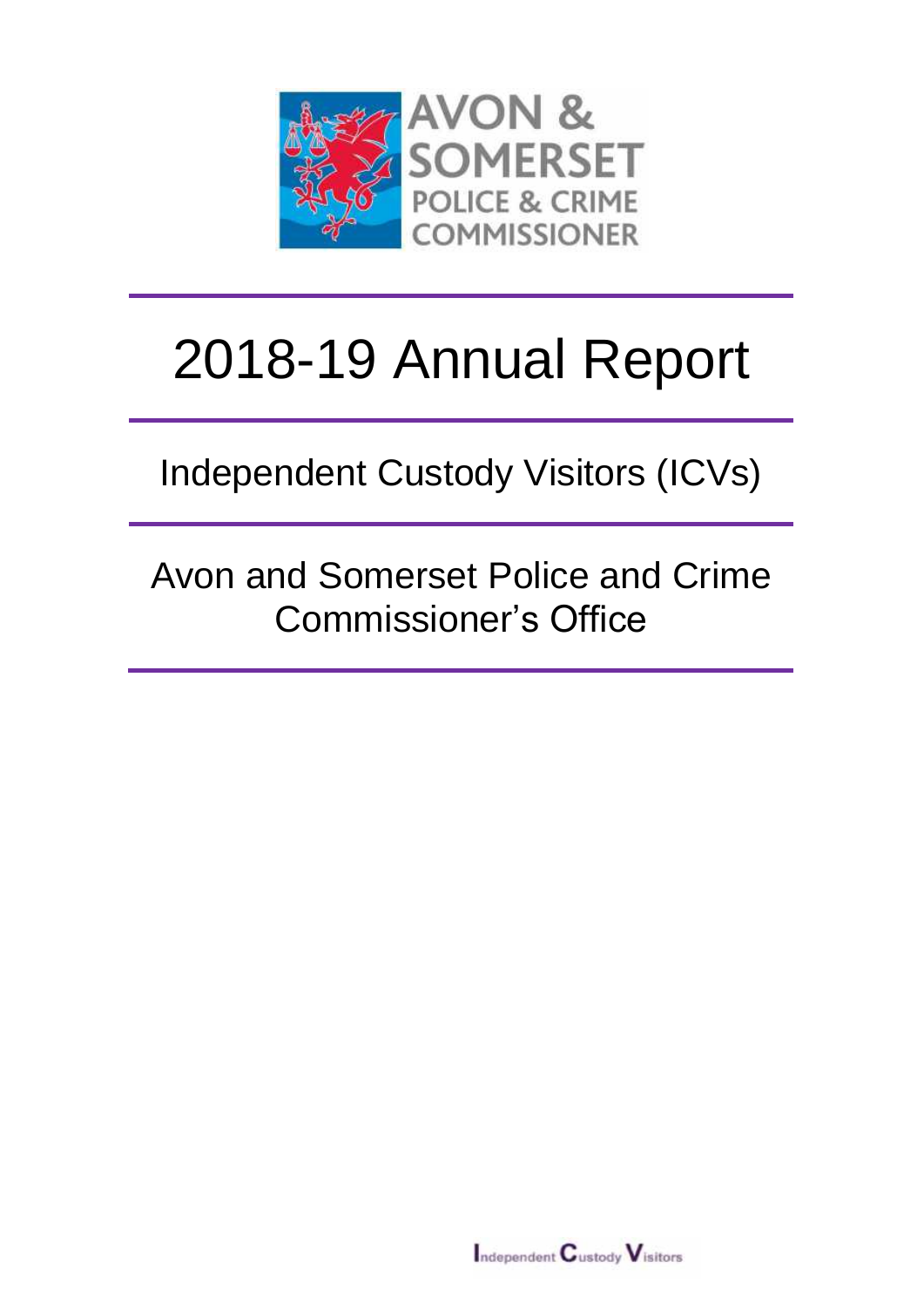# **Contents**

| Page:          | Section:                                    |
|----------------|---------------------------------------------|
| 2              | Foreword                                    |
| 4              | Introduction                                |
| $\overline{7}$ | How the scheme works                        |
| 8              | Avon and Somerset ICV Scheme                |
| 10             | PCC's office activity overview              |
| 12             | <b>ICV</b> activity overview                |
| 17             | Annex 1: Home Office ICV Code of Practice   |
| 18             | <b>Annex 2: ICV Person Specification</b>    |
| 19             | Annex 3: ICV Role Profile                   |
| 20             | <b>Annex 4: ICV Electronic Visit Record</b> |

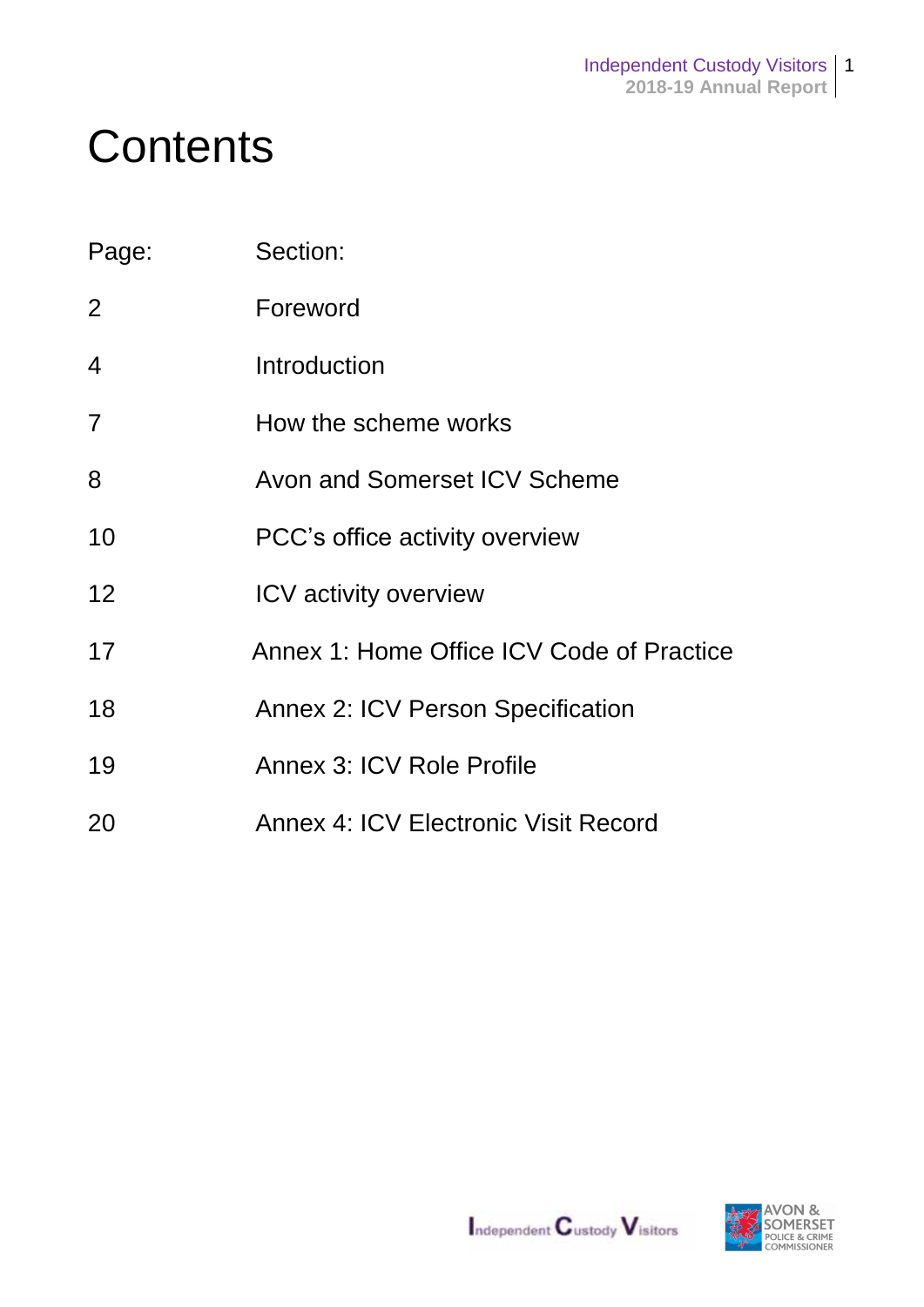### **Foreword**

As Police and Crime Commissioner for Avon and Somerset I have been committed to working together with the Police, other local organisations, victims and local people in four key priorities within the Police and Crime Plan: To protect the most vulnerable from harm; To strengthen and improve your local communities; To ensure that Avon and Somerset Constabulary has the right people, right capability and right culture; and to work together effectively with other Police forces and key partners to provide better services to local people. The important thread throughout all of these priorities is to ensure that all people are treated fairly and this means people at home, in public - and also within custody.

My strategic governance role is to have oversight and scrutiny of Avon and Somerset Police and to seek assurances about their mission: To Serve, Protect and Respect. The Constabulary's vision is to have outstanding policing for everyone – and this includes people detained and proceeding through the criminal justice system. The Police values: Caring; Courageous; Inclusive; and Learning are also so relevant for people detained in custody in receiving a high quality policing service, as it is expected for you and me.

The dedicated Independent Custody Visitors (ICVs) are superb in helping me to discharge my very important duty in running the Custody Visiting Scheme. The Brixton Riots in 1981 resulted in cynicism and this is when the Independent Custody Scheme was formed. Although some still don't trust the Police, I am confident that most people do. Satisfaction levels with the Police are at 87% (detainee investigation support 2018-19) and the role of the volunteer ICVs is so crucial in monitoring standards within the Police Custody Units. Custody Visitors ensure the welfare, conditions, entitlements and rights of people detained in custody and ICVs are empowered to challenge the Constabulary. Any concerns or niggles are highlighted, as well as reporting compliments to Custody Officers for the good practice observed during the unannounced visits.

ICVs continue to make unannounced visits to check that detainees are safe, respected, provided with food, and their rights and entitlements are respected as well as that the detainees are treated with dignity. This is really so important. ICVs are fundamental in this role and have the freedom to access Custody Units and check detainees, voluntarily working as a partner of my PCC's office. Custody Visitors' independence is crucial and they must not be afraid to challenge and raise any concerns, even niggles, to ensure that responses are reviewed, action taken where necessary and issues resolved. I am committed to back Custody Visitors to raise any concerns.

I value Avon and Somerset Constabulary's Custody Staff for their commitment to the role and responsibilities. Detainees can understandably be challenging, often having chaotic lives, mental ill health and substance misuse problems. The small things, in custody, can get big in that environment. Therefore, unconditional positive regard is needed. I encourage Independent Custody Visitors to continue to report the good aspects and compliments to Custody Officers.

ICVs are really valued and vital in society. I genuinely value each ICV for their commitment and giving up their time. It is a fundamental role in society to ensure the welfare, rights and entitlements of detainees in custody and that's what ICVs do so thank you to these volunteers. We rely on the enthusiasm, commitment and dedication of our volunteer Custody Visitors and I thank them all for their dedication.

ICVs are genuinely independent. They bring the local community in, in providing oversight of police custody arrangements. It's not easy; people they meet, often late at night, can be very angry or extremely distressed.



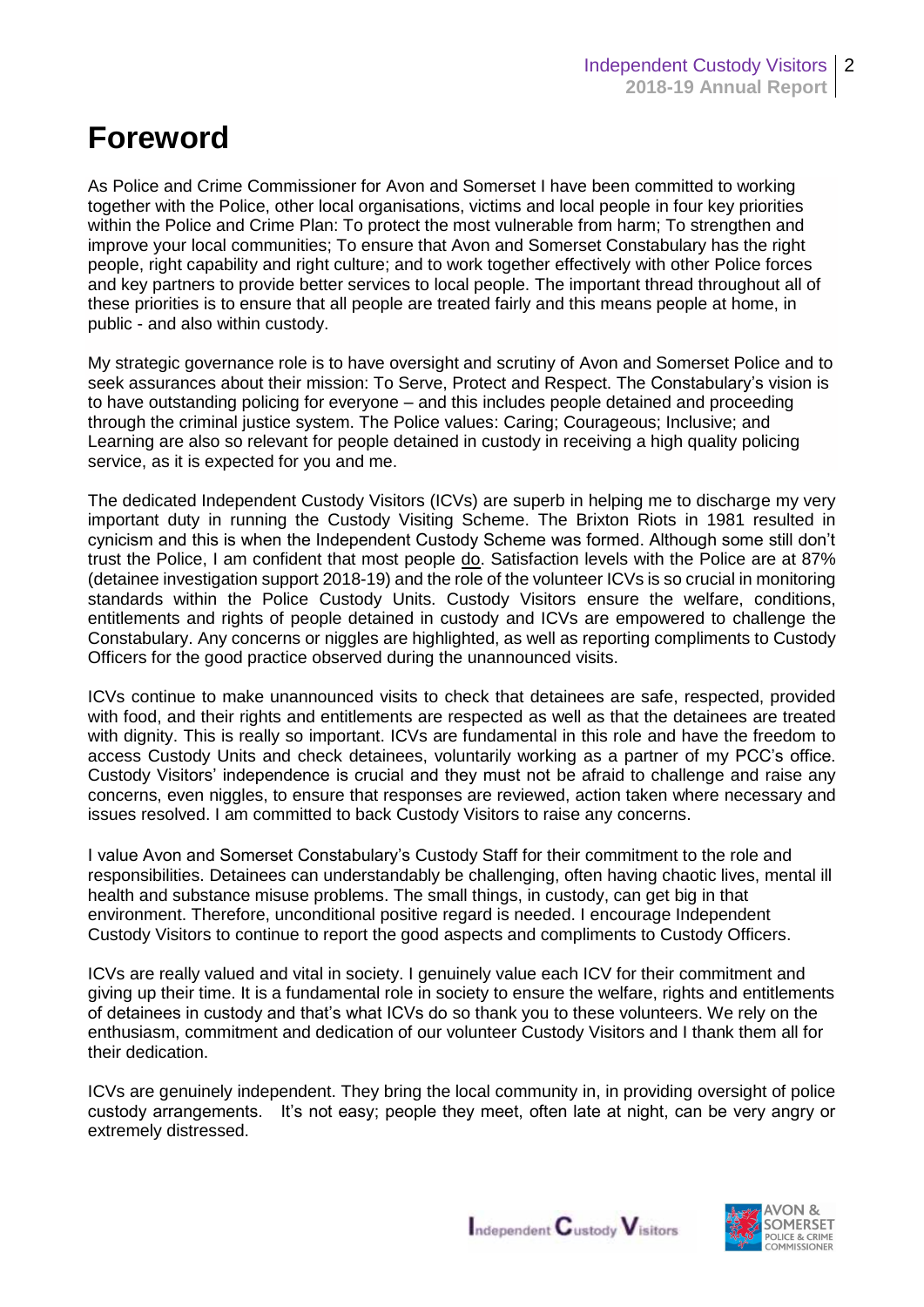This Annual Report for the Avon and Somerset Custody Scheme provides a summary of the results of the excellent work and commitment of Custody Visitors in opening up Custody to public scrutiny regarding the standards and conditions in police cells, making sure that all detainees are treated with dignity and respect. This increases public confidence and during the year of 2018-19 there has been excellent service provision.

I am extremely grateful to the work of ICV Coordinators Annaphie, John and Rob – and Deputy Coordinators Anita and Amie – for supporting the volunteers within the 3 ICV Panels. I would also like to thank my HR and Office Manager Kate Watson for her hard work in supporting and facilitating ICVs and the scheme this year. Thank you to each and every custody visitor on behalf of many people including residents and myself. I have huge appreciation of what ICVs do towards increasing the public's trust and confidence. Custody Visitors are critical friends of the Police, to ensure that custody for detainees is a civilised place. This is due to the unselfish contribution made by our Independent Custody Visitors. On behalf of us all, I thank them for their continued service.

Finally, I would like to thank all ICVs for their ongoing commitment to the scheme, and to welcome the newest ICVs who have successfully completed their probation and are now fully accredited ICVs.



Le Maintsteven

*Sue Mountstevens, Avon and Somerset Police and Crime Commissioner* 

#### **Head of Custody, Chief Inspector Guy Shimmons**

A word from Avon and Somerset Constabulary's Head of Custody, Chief Inspector Shimmons:

*"I would like to pass on my thanks for the continued support the ICVs give to the Constabulary. The role of ICVs is crucial in ensuring we deliver the highest possible standards in terms of safe, fair and effective custody. Our two year custody strategy is focussed on continually improving our service delivery for all detainees and with the assistance of the ICVs we are well placed to achieve this."*



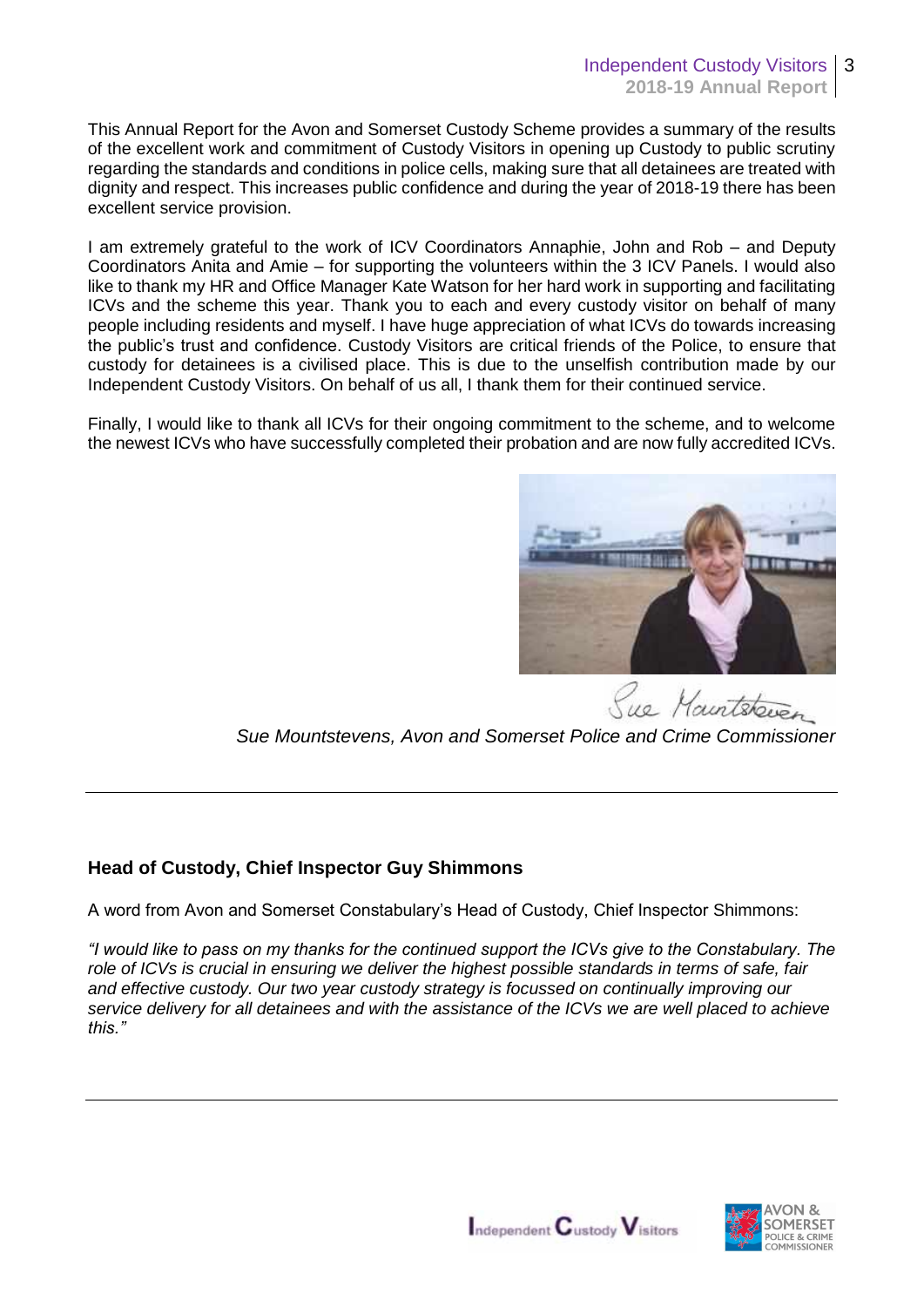### **Introduction**

The ICV visiting process and procedure is governed by a Code of Practice which is issued by the Home Office (2013). See Annex 1. This states:

*"Systems must be in place to ensure that the output from visits is drawn rapidly to the attention of those in a position to make the appropriate response.* 

*The PCC is responsible for drawing together issues and identifying trends emerging from visits in their area and addressing these with relevant police supervisors.* 

*The PCC must have a regular and formal opportunity to raise concerns and issues with a designated senior officer with force-wide responsibilities. It will usually be appropriate for that officer to be of at least Assistant Chief Constable/Commander rank. Regular reports shall be provided by the administrator of the scheme to the PCC. These reports must be discussed at PCC meetings as appropriate and reflected in an entry about independent custody visiting in the PCC's own annual report."*

The full Code of Practice is published here: [http://icva.org.uk/uploads/publications/ICV\\_Code\\_of\\_Practice-APR2013.pdf](http://icva.org.uk/uploads/publications/ICV_Code_of_Practice-APR2013.pdf)

This ICV annual report provides an opportunity to highlight the work of PCC Sue Mountstevens' volunteers, to celebrate ICV and scheme successes and to describe how the PCC's office have and are working on issues with the aim of making Avon and Somerset Constabulary's Custody facilities outstanding regarding the policing service provided. This ICV annual report documents how ICVs are assisting the PCC in discharging her duty in delivering oversight, openness and transparency. The ICV scheme delivers continuous improvement and, in doing so, boosts public confidence and reassurance. The information within this ICV Annual Report aims to provide the required information for an effective and transparent ICV scheme. The format of this report has been developed by the Independent Custody Visiting Association (ICVA) in consultation with ICV schemes, the Home Office, the National Preventive Mechanism and the inspectorates.

Independent Custody Visiting Schemes exist to provide assurance to local communities that they can have confidence in the way in which the police treat people who are held in their custody. Ensuring effective management and oversight of the ICV Scheme is a statutory responsibility of the Police and Crime Commissioner (PCC). As PCC, Sue Mountstevens ensures that robust and effective procedures for establishing and maintaining the scheme are in place.

The PCC's office recruits volunteer ICVs to undertake the role and provides them with support and induction as well as on-going training to ensure that they can carry out their role effectively and with confidence. The ICV scheme also plays an important part in maintaining police accountability to the local community and the aim of this annual report is to ensure that this information is published and available in the public domain.

Avon and Somerset Constabulary has 3 modern custody suites, built in 2014 within the Police Centres at Patchway, Keynsham and Bridgwater. The Custody units have been



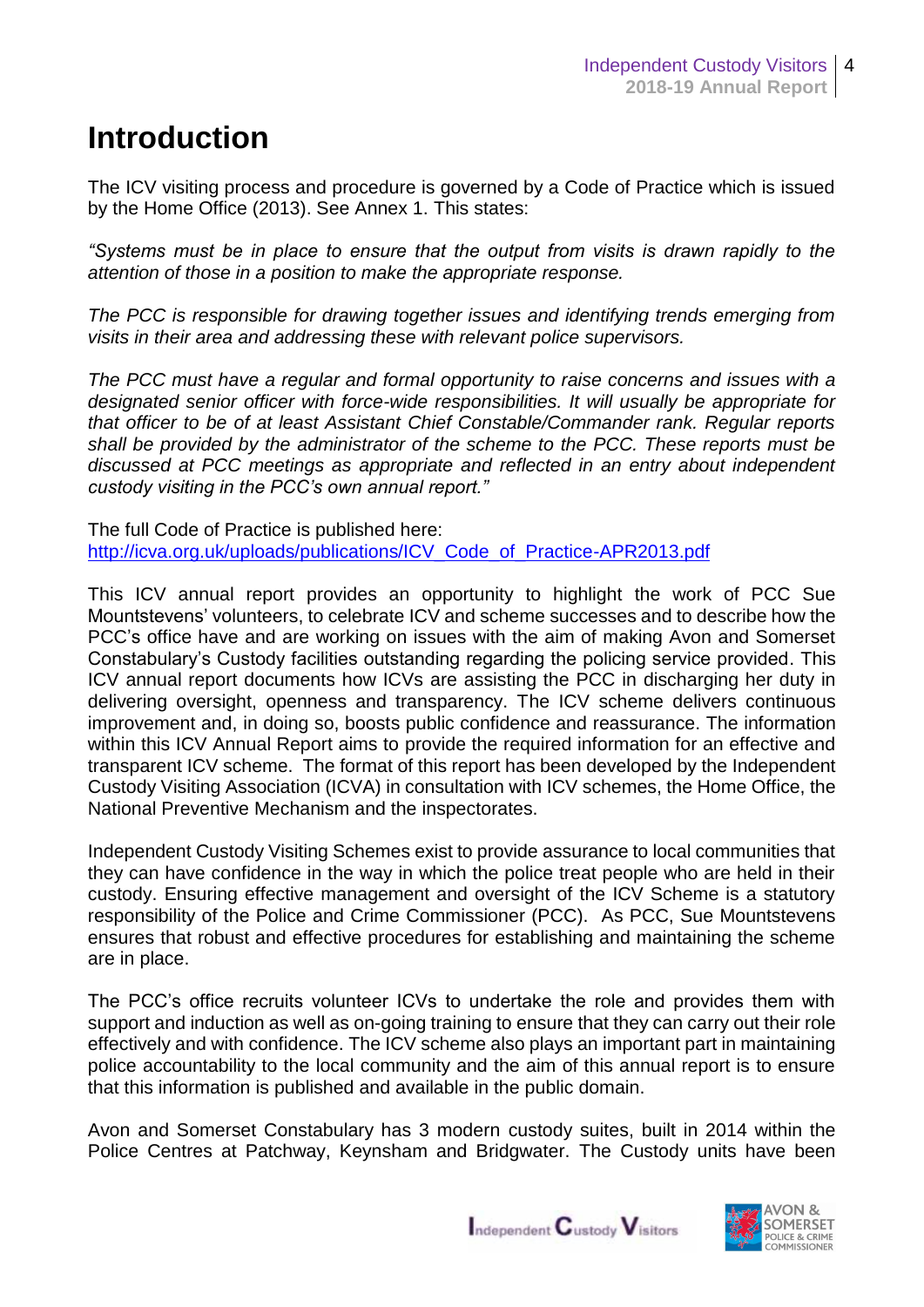carefully designed around the custody process, with the custody booking in/charge area centrally located, as the 'bridge', with cell corridors as well as holding rooms and interview rooms. The Custody Unit also includes vehicle docks within the secure compound.

Between 1 April 2018 and 31 March 2019, a total of 19,232 detainees went through Avon and Somerset Constabulary's Custody. The busiest Custody Unit is Patchway (6995), followed by Bridgwater (6448) and then Keynsham (5789).

| <b>Quarterly data</b> | <b>Total number of</b><br>detainees<br>through custody | <b>Number</b><br>of ICV<br>visits | <b>Total number of</b><br>detainees in custody<br>at time of ICV visits | <b>Total number of</b><br>detainees<br>unavailable | <b>Total number of</b><br>detainees<br>visited |
|-----------------------|--------------------------------------------------------|-----------------------------------|-------------------------------------------------------------------------|----------------------------------------------------|------------------------------------------------|
| Quarter 1             | 5055                                                   | 64                                | 570                                                                     | 87                                                 | 299                                            |
| Quarter 2             | 4913                                                   | 57                                | 524                                                                     | 90                                                 | 278                                            |
| Quarter 3             | 4734                                                   | 58                                | 552                                                                     | 174                                                | 272                                            |
| Quarter 4             | 4531                                                   | 63                                | 534                                                                     | 251                                                | 283                                            |
| <b>Totals:</b>        | 19232                                                  | 242                               | 2180                                                                    | 602                                                | 1132                                           |

Demographics of those going through custody by age, gender and ethnicity are shown in the tables below. The data shows that people detained are predominantly white males aged between 25-34 years.



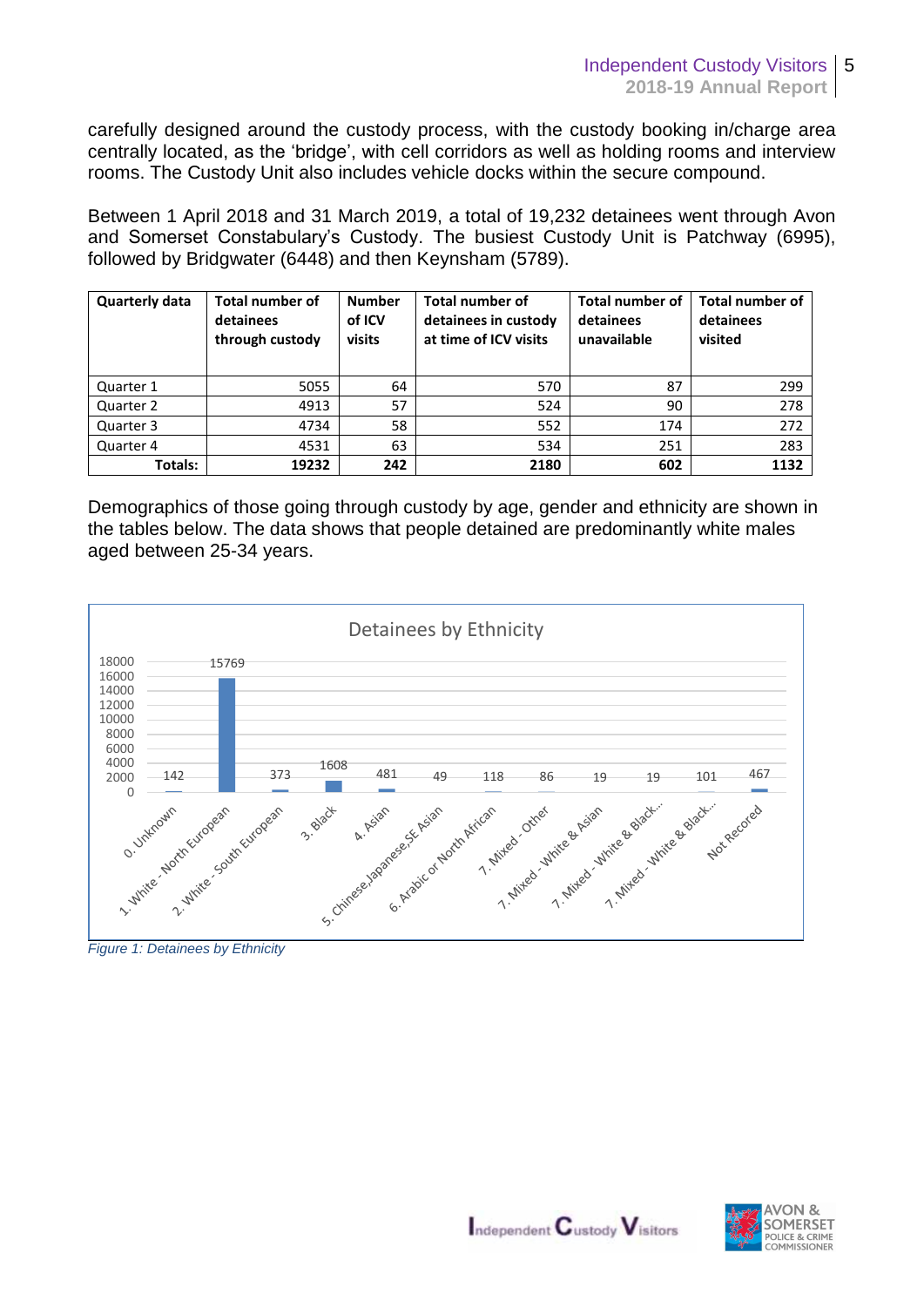





*Figure 3: Detainees by Gender*

Police Custody is particularly busy on Saturday and Sunday early mornings, from midnight to 3a.m.



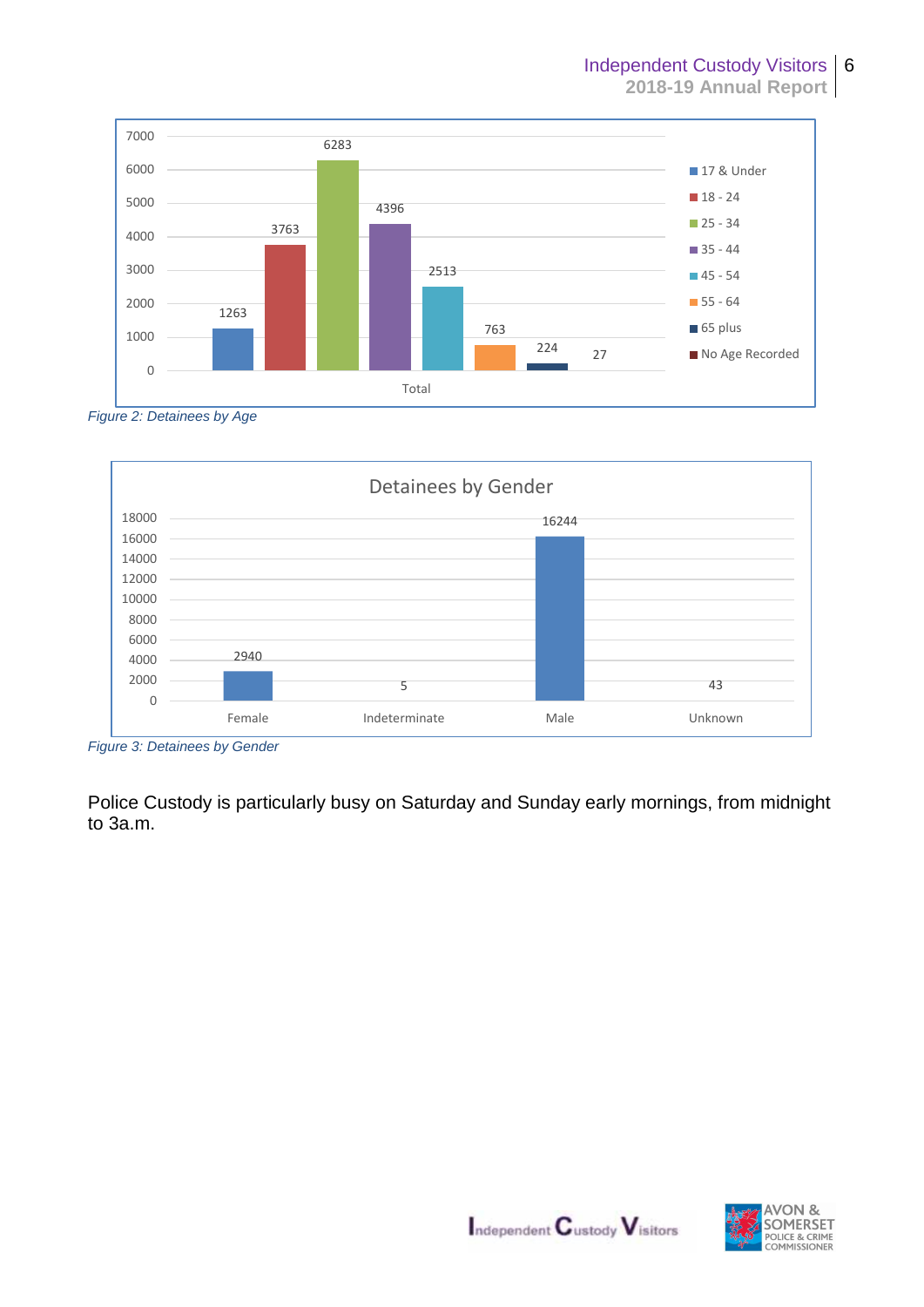

*Figure 4: Keynsham Custody Unit cell corridor*



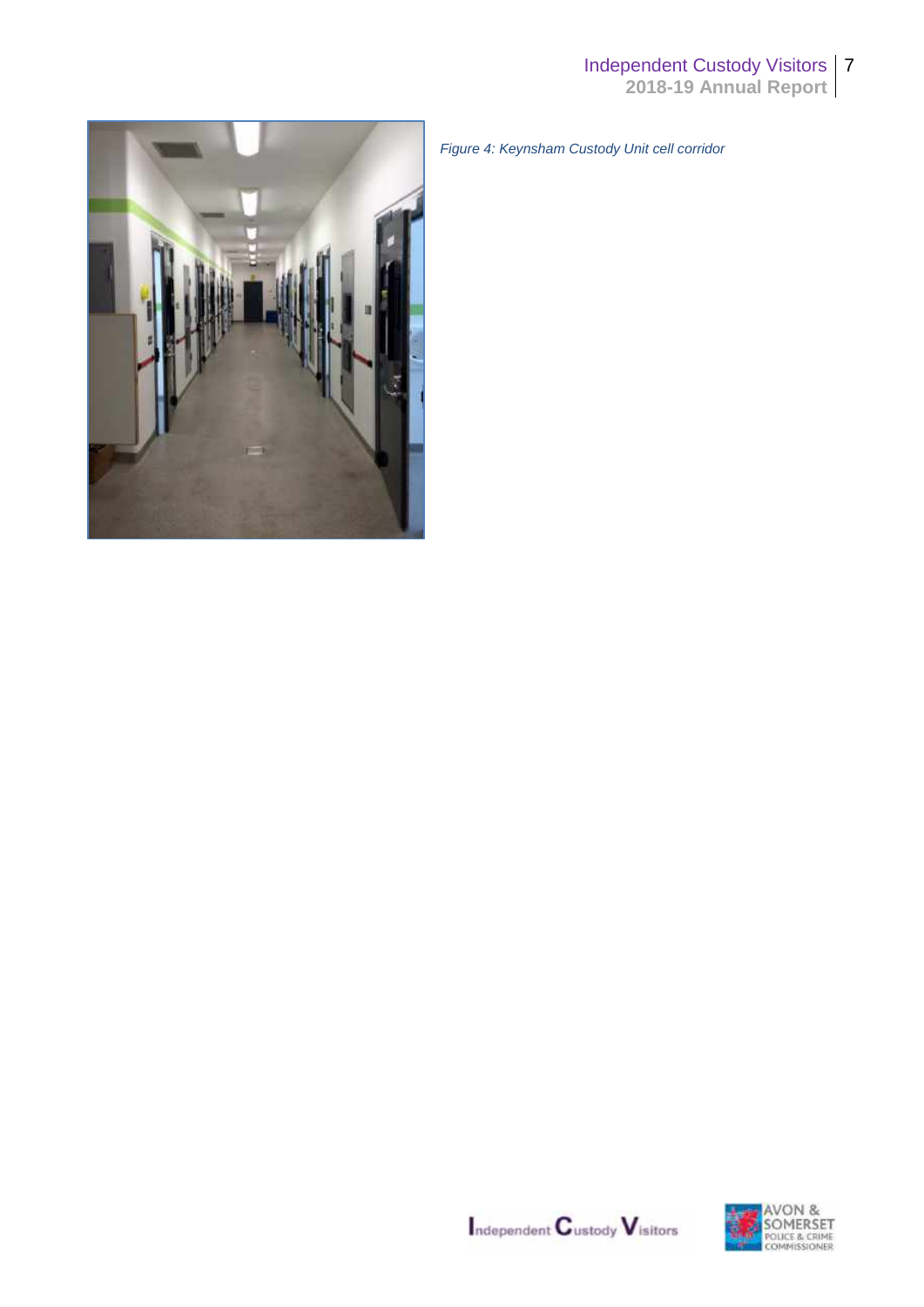### **How the ICV scheme works**



*Figure 5: Cell interior*

Act (PACE).

ICVs are volunteers who visit our custody suite in pairs, and speak to detainees who are being held in police custody. Visits are random, unannounced and can take place at any time of the day and night.

ICVs arrive at the custody suite and are given immediate access to the suite on production of their ID card.

They enter police cells and speak to individuals being held with their permission.

Conversations with detainees focus on the detainee's welfare needs and the provision of rights and entitlements under the Police and Criminal Evidence

ICVs also review a detainee's custody record with their permission to ensure that the detainee has been treated appropriately.

ICVs are not concerned with the identity of the detainee or with the reason for their detention. Any issues raised are discussed as appropriate with custody staff. ICVs also inspect and comment on the general condition and facilities of the custody suite including the kitchen, medical room and showers.

ICVs look, listen, observe and create an electronic visit report for the PCC's lead officer and Custody Inspector on the ICVs' findings. All issues raised remain outstanding until they are responded to by the Custody Inspector and acknowledged within the electronic form.

ICVs come from a variety of backgrounds and sections of the community. They must be over the age of 18 and live or work within the Avon and Somerset Constabulary area.

Independent Custody Visiting is supported nationally by the Independent Custody Visiting Association (ICVA). ICVA is a voluntary organisation that promotes the custody visiting process nationally through advocacy, training, publicity and ongoing support to all involved in the process. Ultimately, it aims to assist the Home Office, PCCs and other interested bodies in the formulation of best practice for custody visiting schemes, increasing public awareness and understanding.

### **Avon and Somerset Constabulary area - ICV Scheme**



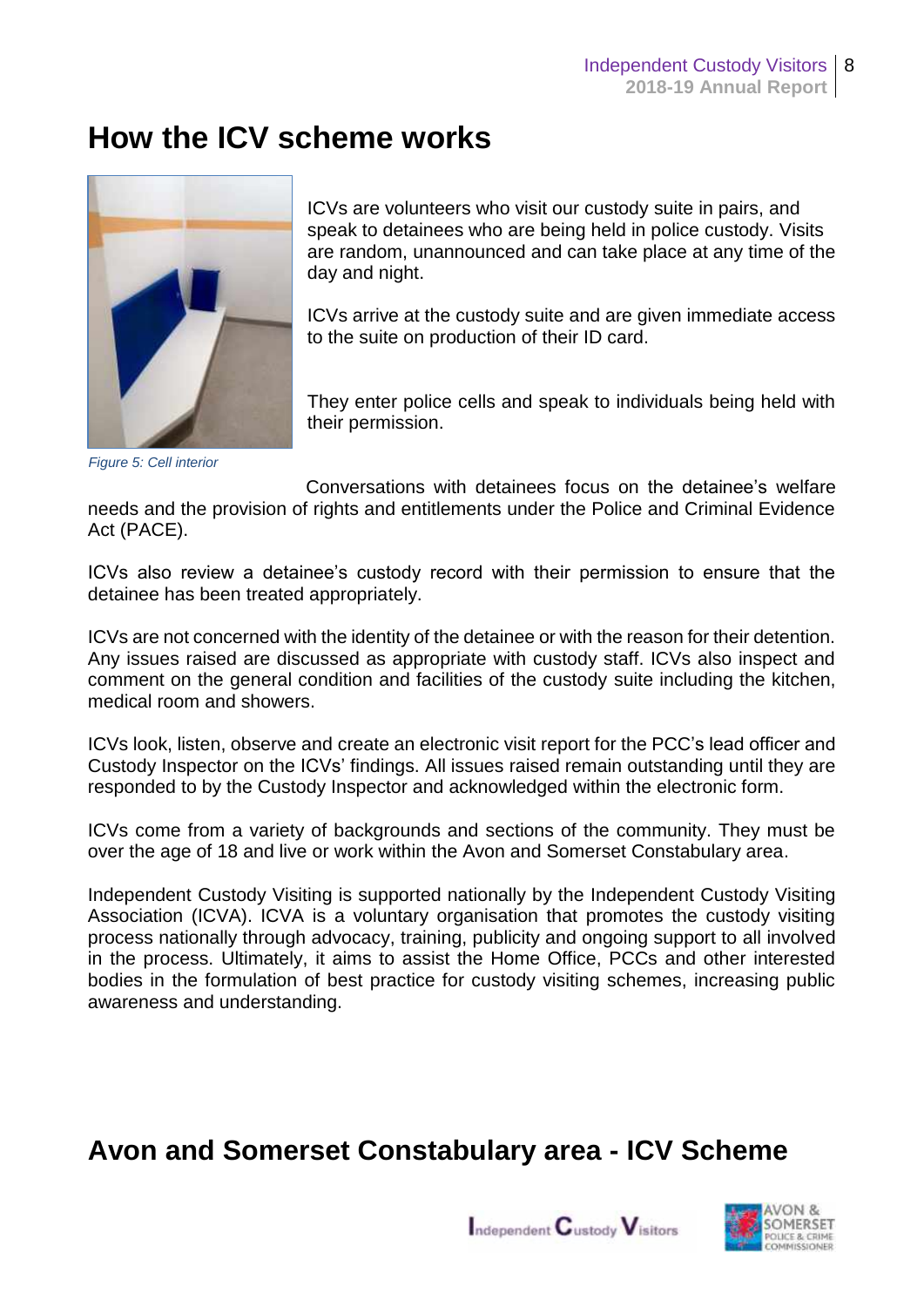There has been active recruitment of new volunteers during 2018-19 for Bridgwater and Patchway, with 6 new ICVs appointed. The total number of ICV volunteers is 38 (March 2019), 19 female and 19 male. The age range is from 21 to 84 and 5.6% (2) ICVs have a Black or Asian minority ethnicity and ICVs cover a range of backgrounds including students, working and retired.

Promotion, advertising and recruitment is ongoing as required when volunteers either reach the maximum 9 year term or stand down for a number of reasons, such as moving away, work commitments or for personal reasons. The aim is to keep the ICV scheme as inclusive and diverse as possible. Appointment activity will continue to take place for Keynsham, Bridgwater and Patchway ICV Panels during 2019-2020.

In February 2019 advertising for new applicants took place. 62 enquires were received and applications packs sent. 12 applications were received for 5 ICV places which will be filled in the next financial year.

The promotion of the local ICV scheme included the following narrative from Bridgwater Deputy Coordinator Anita Dibble in February 2019:

"I joined the team as an Independent Custody Visitor (ICV) in 2014. I wanted the experience of working in a law environment, whilst taking a masters level qualification at university. I completed my qualification a few years ago but have felt committed and continued to be involved in the ICV scheme.

"Being an ICV has given me a sense of meaning even though that may often be felt only in a small way. However, sometimes when all those small things come together I have seen it can and does make big differences. I noticed this has been achieved by every ICV's participation throughout the organisation, which demonstrates the power of team work.

"Doing this voluntary work has taught me a lot about the complexities of a law and policing environment. I have found it teaches you various skills such as listening, empathy, confidentiality, organisational, teamwork, how drug and alcohol addiction and mental health is often linked to crime, how other care professionals collaborate with the police, to name just a few.

"Custody I have found to be a fast pace, revolving door and a place where you and they are continually learning, adapting, adjusting to improve the service. The collaboration and listening to Custody staff is just as important as listening to the detainee because, with excellent communication, issues can be resolved much easier and better with understanding on both sides.

"There are so many ways you can look at what an ICV can mean and what difference it can make and what skills are obtained as an ICV. It truly has been a fulfilling, interesting, enlightening and valuable learning experience for me. It is also a lovely experience to see how other ICV members participate and really care about what they do. There is nothing better than a group of wellmeaning individuals looking to improve things in a supportive, caring way and all done in their own time. Now that is something to be proud of I think."

The ICV scheme's Terrorism Act (TACT) trained ICVs' training has not been refreshed over the last few years because Avon and Somerset Constabulary are not designated to take anyone under TACT. Should this situation change then ICV then appropriate vetting



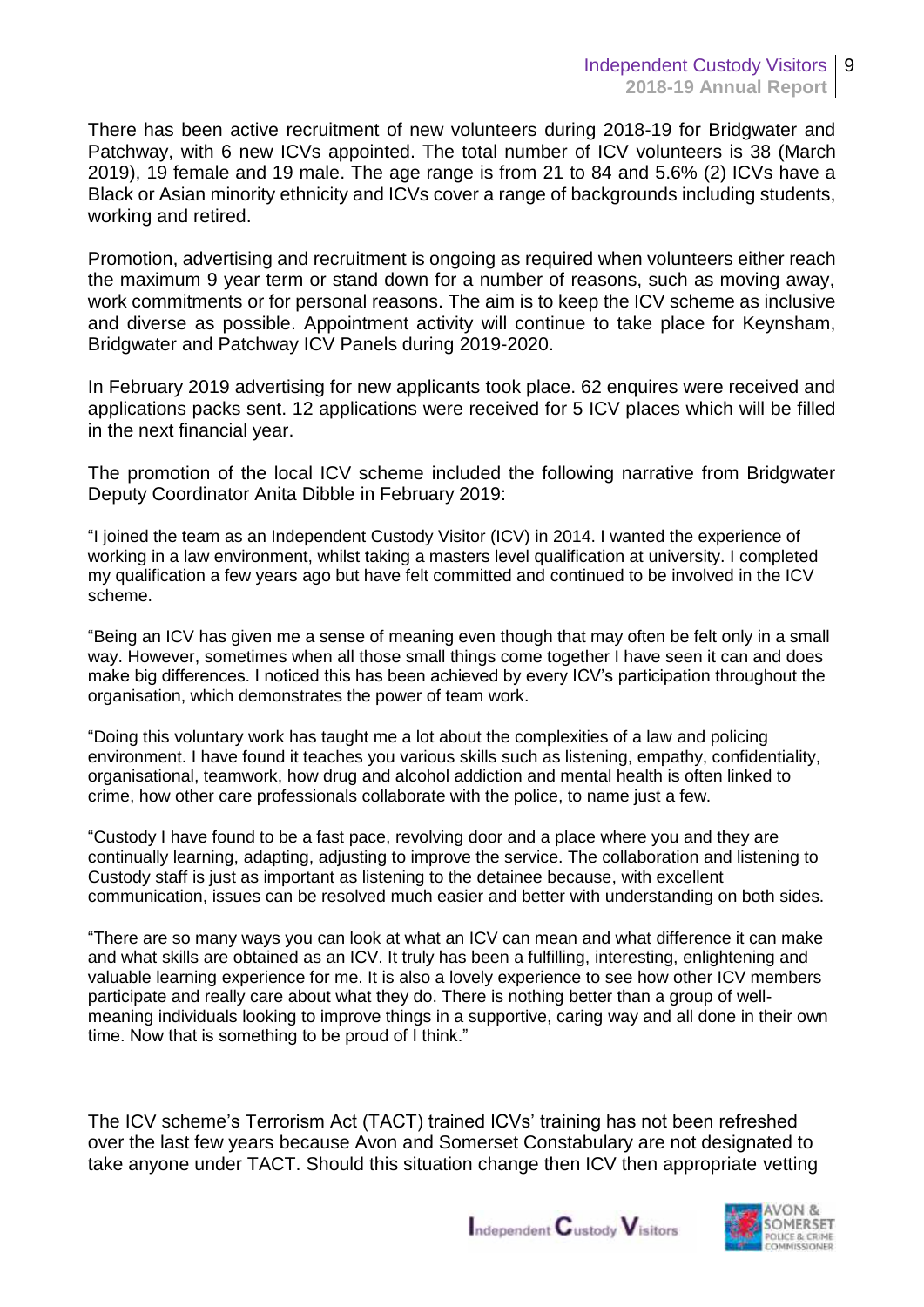levels would be renewed and training would be refreshed so that those ICVs could visit people detained under the Terrorism Act.



## **Summary from Panel Coordinators**

*Figure 6 Volunteers are priceless*

#### **Keynsham: Panel Coordinator John Sommer**

We have had a stable, hardworking and reliable panel at Keynsham for many years. The result has been that we have good relationship with the Custody staff. We do raise issues and concerns during our visits, but these appear not to be taken as criticism, but as matters which require explanation, clarification and, at times, action. Equally we aim to recognise what we see as good practice and pass our observations to the staff.

Specifically, the concern shown by one ICV about Faith Boxes has resulted in a big improvement and increased respect locally and beyond. Concern about the use-by dates on the food has resulted in more careful monitoring and fits in with the agenda of the new Custody Inspector. In addition our seeking explanations during visits and meetings helps in keeping issues fresh. Fresh thinking Custody Staff deliver good care and management of detainees. The staff have good knowledge of people in their care.

#### **Patchway: Panel Coordinator Annaphie Rogers**

The number of members of the Patchway panel is 15 (March 2019) and it is pleasing that all six new recruits in 2018 have taken part in a custody tour ('ride along') which gave them a good insight into how the custody suite operates before they commenced visiting.

We have only had one visit abandoned, this being when an incident was occurring and we felt that our presence would affect the availability of Custody staff to deal with it and maintain the effective operation of the custody suite.

Sometimes detainees ask us "have you tried the food in here?" and until recently we had to reply "no", but at a panel meeting in 2018 the Custody Inspector kindly arranged for us to try out the microwave meals. They were not gourmet standard but were generally acceptable.

## **PCC's office activity overview**

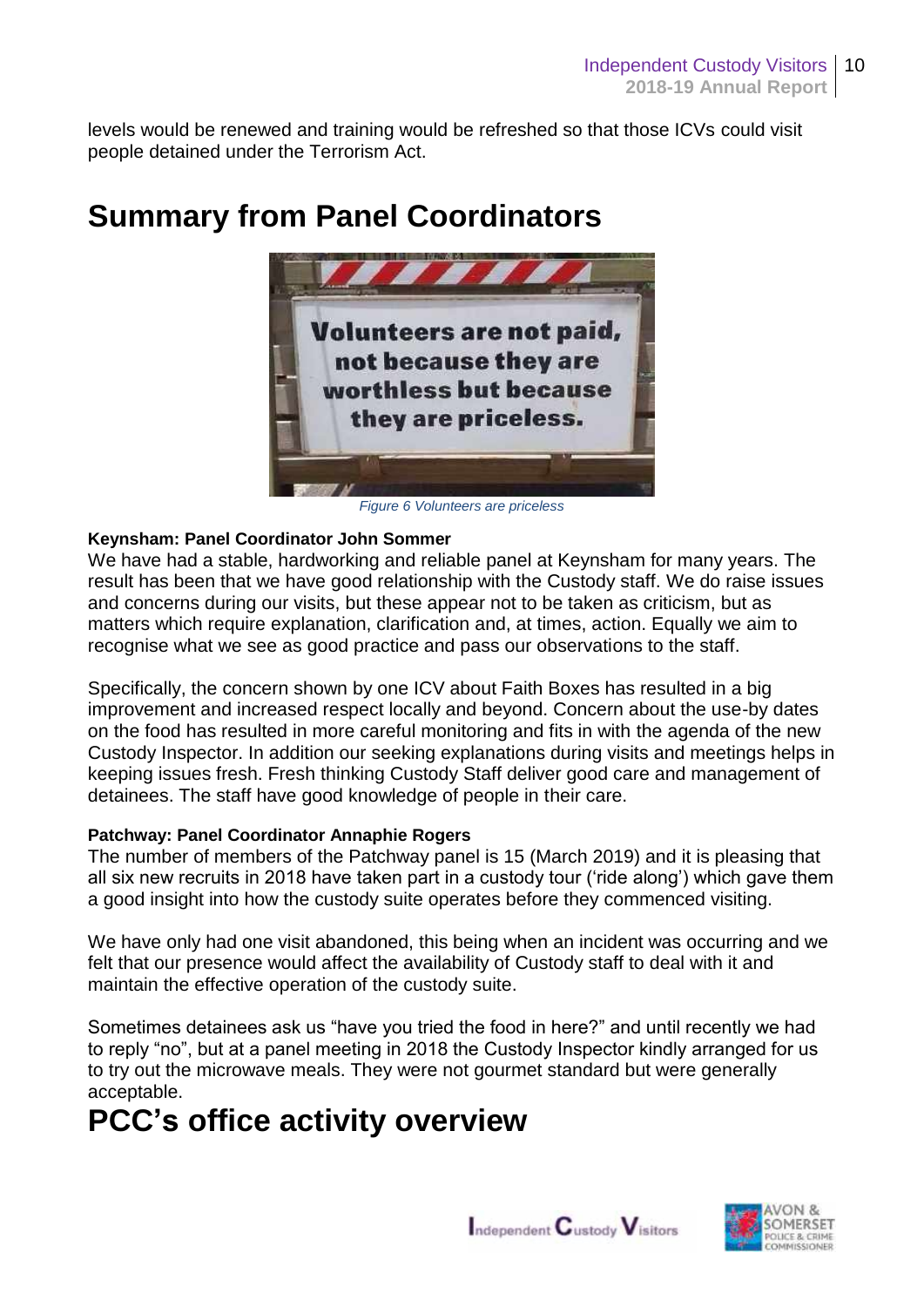When ICVs visit custody unannounced, after being given access to the secure Custody Unit one of the ICVs logins in to the Custody Visiting system and completes an electronic visit form. This allows the ICVs to record the start time of their visit and to receive a list of detainees within categories and to note the gender of the detainee, if they are an adult or child/young person and the level of observation per cell number. After the allocated Detention Officer (the Escorting Officer) has accompanied the ICVs to the cell blocks and the visit is completed then the ICVs use the Custody system to complete a record of their visit end time within a uniquely referenced visit report. The report will include any issues of concern for the detainee regarding custody and whether or not the issue has been resolved. Most often the issue is resolved by the Detention Officer or Custody Sergeant during the visit, such as liquid spillage on the cell floor is cleared up. The Custody Inspector and PCC's Volunteers Management Officer receive a notification email of the Visit and a link to the submitted report. Any issues still outstanding after the ICV visit must be responded to and any necessary action taken by the Custody Inspector in order for the issue to become marked as resolved.

Any thematic and serious issues would be raised with the Head of Custody and the PCC kept informed. The PCC and Chief Constable discuss any serious issues, for example a complaint regarding an injury (prior to detention) has been raised at the PCC's Senior Leadership Team meetings with a Chief Officer attending. There have been no deaths in custody during the year and no reports by ICVs of any unfair treatment of detainees by Custody staff. However, the PCC's office is aware of 17 'near misses' recorded (Patchway 10, Bridgwater 5 and Keynsham 2) from 1 April 2018 to 31 March 2019.

National themes have been highlighted and subsequently scrutinized by ICVs, such as ensuring the female detainees are offered sanitary towels/tampons.

The quarterly Panel meetings for Bridgwater, Keynsham and Patchway ICVs provide an opportunity for ICVs to meet together and for each ICV to highlight any issues and good practice. The standing agenda items include an update from the Custody Inspector, an update from the ICV Panel Coordinator and an update from the PCC's office.

HR and Office Manager Kate Watson has temporarily covered the role of ICV Scheme Manager during 2018. There was no Annual Conference during 2018. However, a full day's Induction Training was delivered in June 2018 by the Dorset ICV Scheme Manager for newly appointed Custody Visitors as well as being offered as a refresher for any other Custody Visitors.

A survey took place in January 2019 to consult with ICVs on the topics required for future training sessions during future quarterly Panel meetings. The topics chosen for 2019-2020 are: Mental Health; Vulnerable detainees; Children in custody; and Independent investigations into deaths and serious injuries in custody.

Avon and Somerset PCC hosted the one day South west Regional ICV conference at Portishead Police Headquarters on 9 February 2019, where ICVs met up from Devon and Cornwall, Dorset, Wiltshire, Gloucestershire and Avon and Somerset.

The PCC's newly appointed Volunteers Management Officer, Kathryn Palmer, has attended tours of the Custody Units at Bridgwater, Keynsham and Patchway and also shadowed



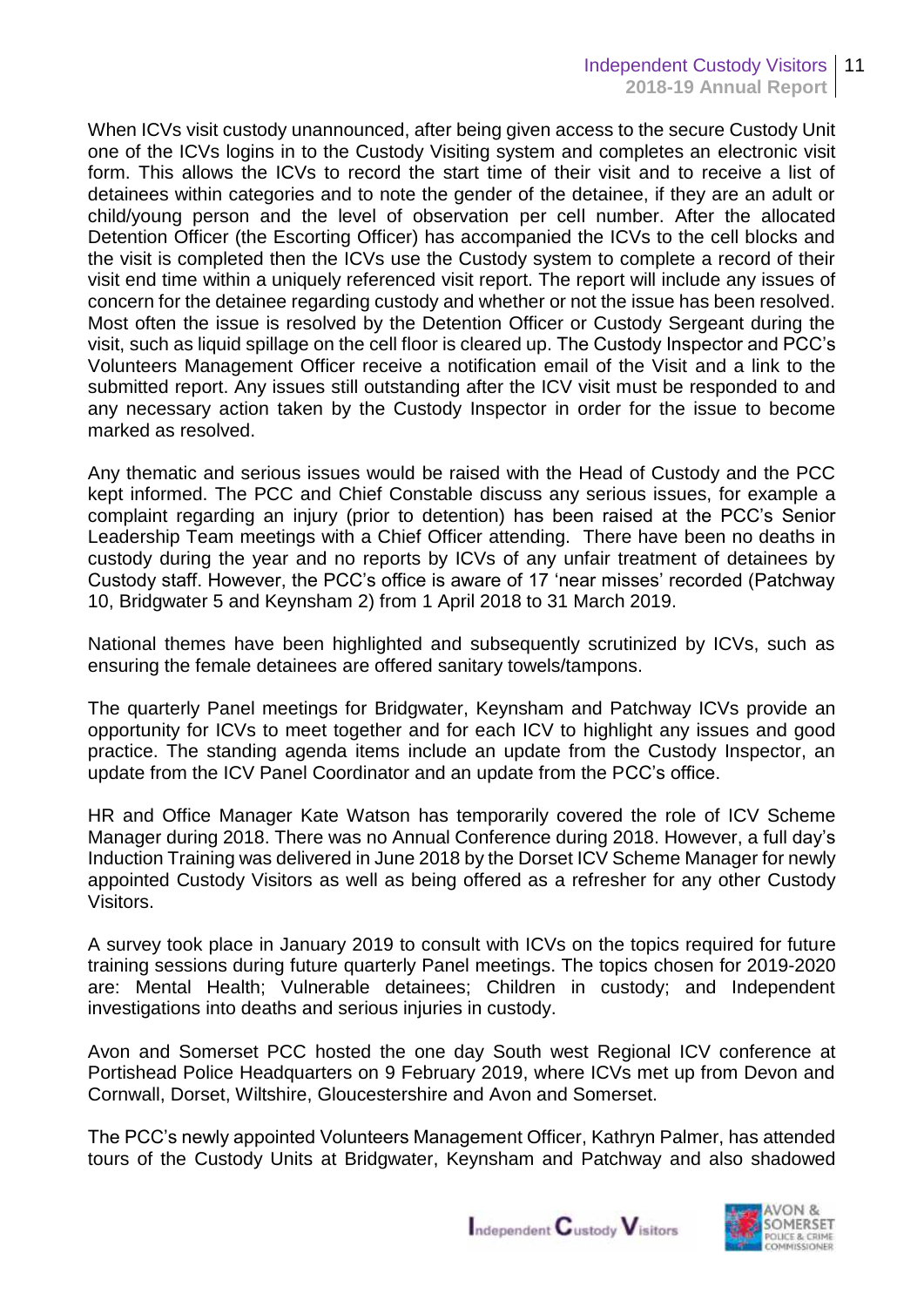Custody Visitors visits at each of the 3 Custody Units. Kathryn has been impressed with the standard of the Custody facilities and also the respectful culture within custody. There are also good critical-friend working relationships between the ICVs and the Constabulary. This is also the case between ICVs and the PCC's office. The PCC's office fosters a very good working relationship with the Constabulary's Head of Custody, Chief Inspector Guy Shimmons (new in post in November 2018 from Dorset Police) who attends the quarterly Coordinators meetings at Police HQ. With a shared vision for the Constabulary to be outstanding, this positive working relationship also applies to Custody Officers and Staff, particularly with the 3 Lead Custody Inspectors who attend the ICV Panel meetings for their specific Custody Unit.



*Figure 7: Bridgwater Police Centre. Far right ground floor is the Custody Unit*

The Volunteers Management Officer also attended the National ICVA Conference in London on 23 March 2019, focusing on Equality and Diversity and unconscious bias.

The PCC's Public Relations and Media staff have been actively promoting information about the ICV scheme via social media, twitter and Facebook, as well as the PCC's newsletter (printed and electronic).

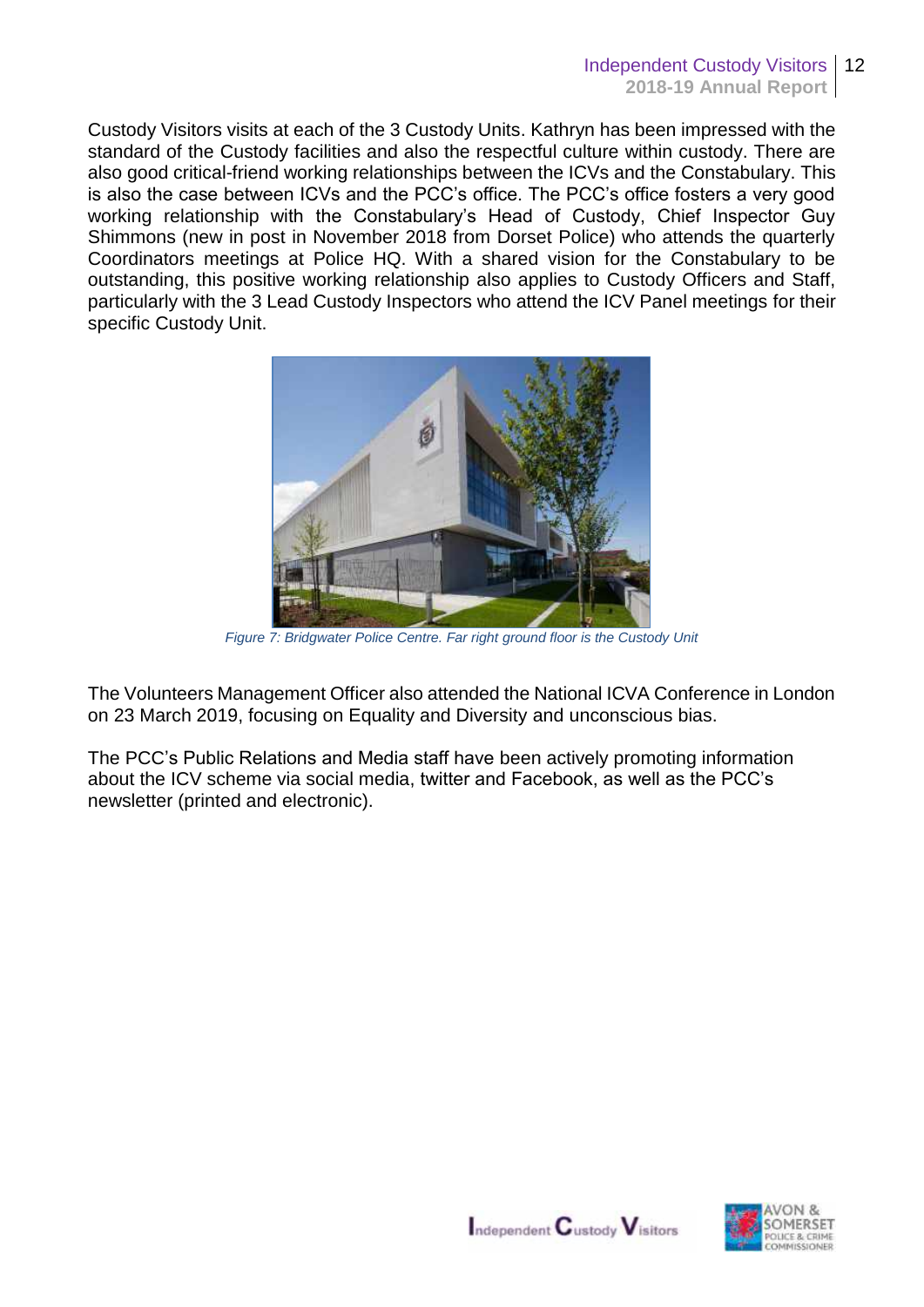### **ICV activity overview**



*Figure 8: ICV appointment advert*

This analysis shows that there is one visit every 4 days at each of the 3 Custody Units. The graphs below provide a visual overview of the visits during the financial year 2018-19



*Figure 9: ICV Visits by Day*



*Figure 10: ICV Visits by Time*



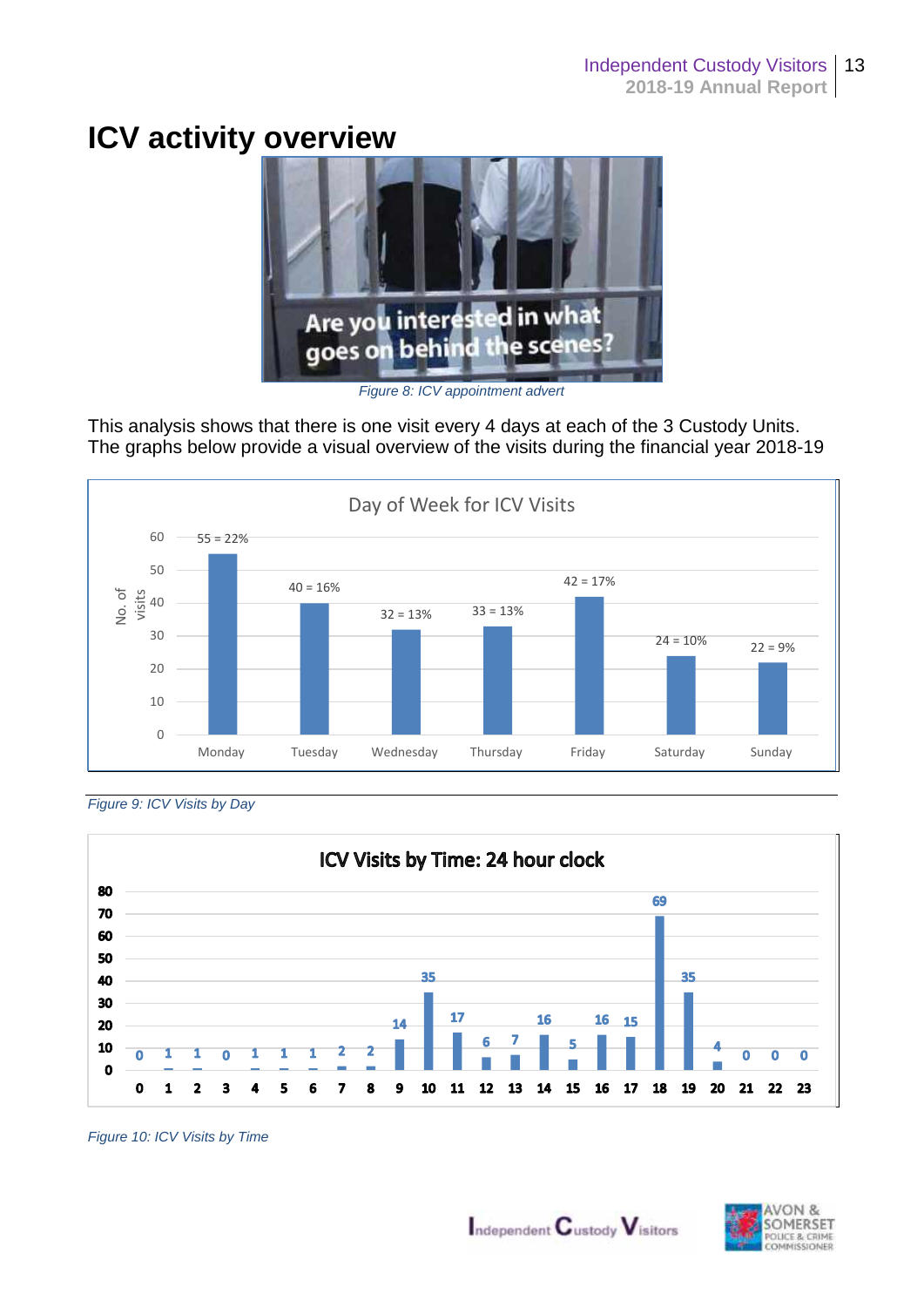Visits are fairly evenly spread across the days of the week but predominantly occurring on **Mondays (22%) Tuesdays (16%)** and **Fridays** (**17%**) and mostly between **9am and 7pm**. Visits starting at **10am, 6pm and 7pm** are the 3 most common times (**56%**). Ongoing analysis will monitor weekend visiting numbers throughout the year.



#### *Figure 11: ICV Visits by Detainee Category*

**90%** of Detainees visited were detained under the Police and Criminal Evidence Act (**PACE**). The aim is to have no people detained under section 136 of the Mental Health Act because Custody is not an appropriate environment. However, when beds (places of safety) are not available then Custody has to be used.

The total number of people spoken to during visits over the 12 month period is **1147 out of a possible 1845 available detainees** (e.g. not at interview, hospital or sleeping). This means that during visits ICVs are speaking to **62%** of detainees in custody.

#### **Detainee Availability**

Number of detainees through each suite, including: Total detainees, the number of detainees available and not available for visits, the number of detainees giving and not giving consent for visits:

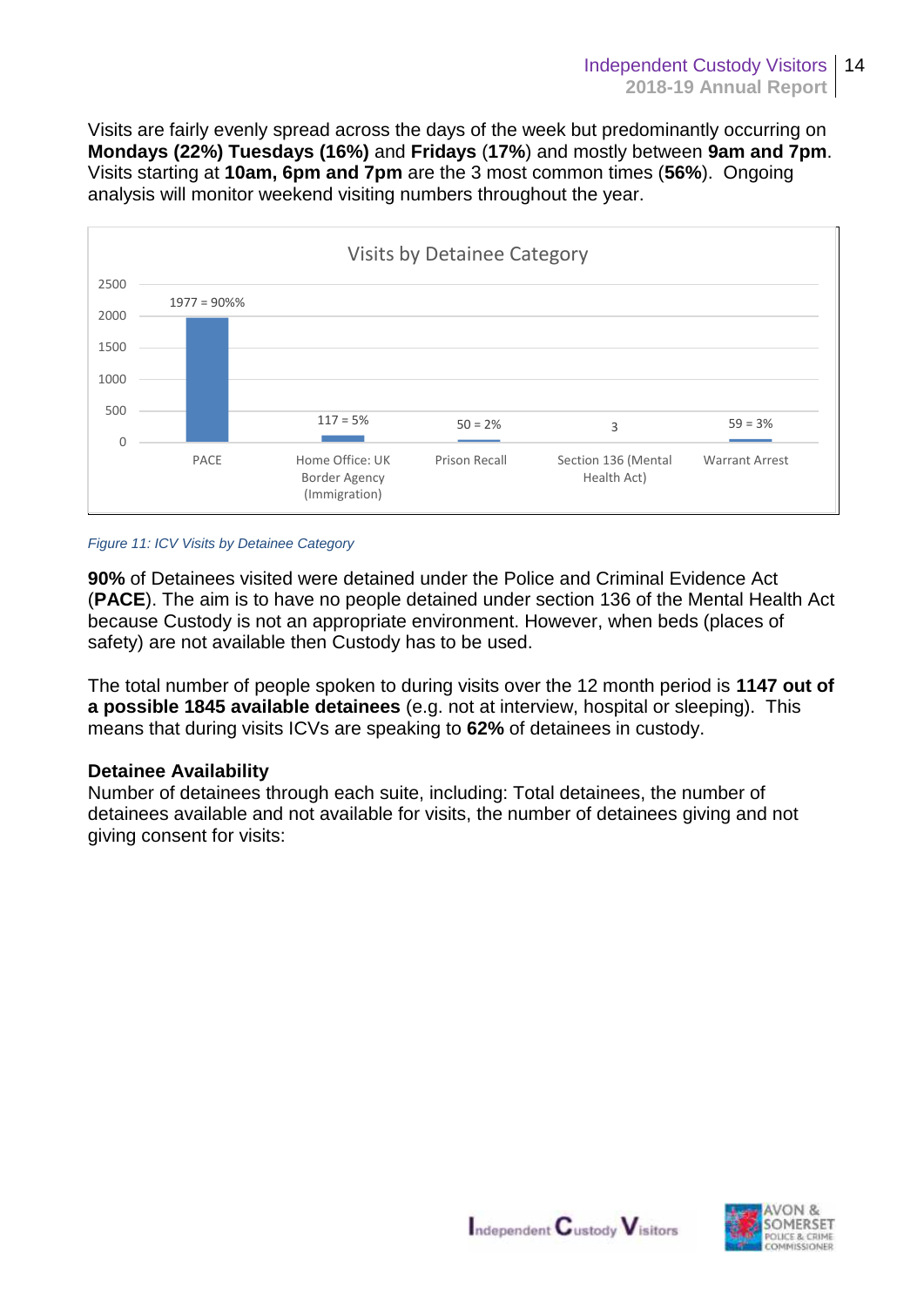





#### *Figure 13: ICV Visits by Detainee Type*

ICVs have documented their concerns in ensuring Local Authority accommodation is obtained as soon as possible for juveniles at the post-charge stage.

**Delayed Visits -** List of reasons why an ICV visit was delayed:

#### **Bridgwater Custody Unit:**

8 delays for ICVs obtaining access to the Custody Unit of over 10 minutes were recorded for the following reasons: Staffing shortage or very busy custody suite (4); Detainees being booked in; Police Centre Enquiry desk busy or delayed calling Custody Unit (3); one delay reason marked as not known.

#### **Keynsham Custody Unit**

4 visit delays were recorded as: Staff shortage and staff busy (2); delay in receiving the Detainee printout list; one visit was aborted due to low Custody staff numbers and no Detention Officer availability to escort ICVs due to a number of simultaneous incidents in Custody including a detainee assaulted a Custody Officer, other Custody Staff involved in a strip search and another detainee being booked in.

#### **Patchway Custody Unit**



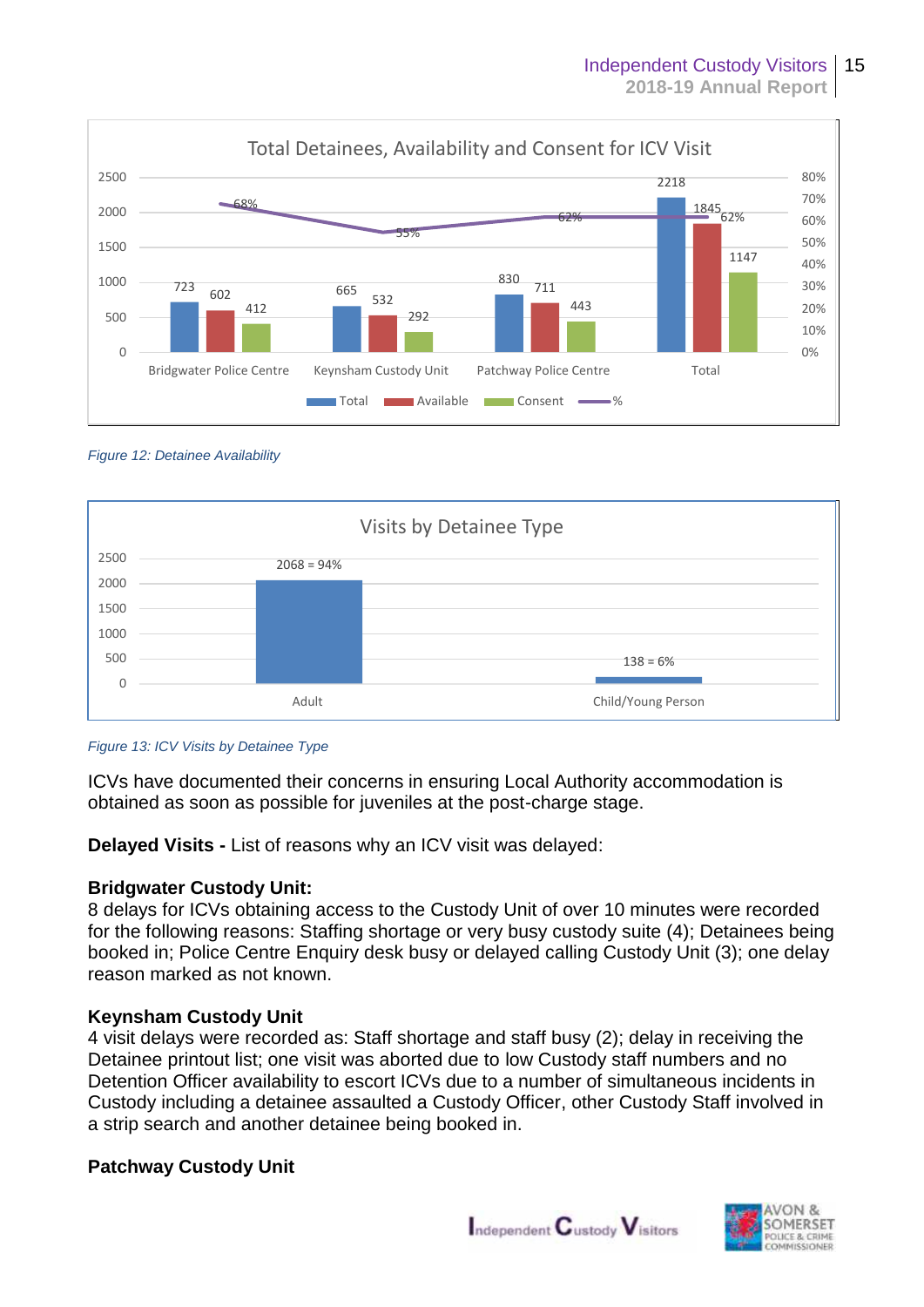3 visits were delayed, one 10 minutes and one for 25 minutes. All delayed were due to Custody staff being busy with custody activities and no staff available to show the ICVs around.

#### **Custody Visit Positive Findings**

- Good menstrual care.
- Good use of the Language line and ICVs using the Translation Sheets and picture cards during their visits where English is not understood by a detainee.
- Health Care Professionals, Mental Health Assessors, including for drugs and alcohol substance use are located in Custody. Timely responses to detainee requests for medication, including by detainees with mental ill health.
- Religious material kept tidily and respectfully.
- Most ICV visits report compliments to the Detention Officer escorting them and the respect towards detainees and de-escalation actions.
- Religious washing of feet catered for by the Custody Officer escorting the detainee to a sink to perform religious duties. Advice given to just ask via the cell intercom for assistance.
- Nicotine tablets available for smokers prohibited from smoking in custody.

#### **Custody Visit findings of concern and how you have responded to and resolved**

- Long waits for Appropriate Adults to arrive for vulnerable detainees.
- Liquid or substance on the cell floor, caused by the detainee. Danger of slippage in and outside the cell. Resolved by being cleaned up as soon as possible.
- Language Line facility was used to provide PACE rights where the detainee could not read English. However, ICVs were advised by the Custody Officer during one visit that they was nowhere to record this on the Custody Record.

#### **High impact finding**

Bridgwater: One ICV visit reported self-harm: The arrested person was seen by ambulance outside of custody but brought into the Custody Unit where he harmed himself by hitting his head. The detainee was about to be taken to hospital for examination and treatment when the ICVs visited. The detainee was thought to have taken drugs. The Ambulance had taken 2¾ hours to arrive but arrived during the ICV visit. No food was given to the detainee during custody due to going to hospital. Observation level 1 had been increased to Level 4 constant after the head injury and after advice from the Health Care Professional located in the Custody Unit.

Keynsham: When the detainee was booked in he said he had no medical issues. The Custody Record (CR) viewed by the ICVs showed that the detainee was given drinks but there is no record if he actually drank them. The detainee then announced that he had a kidney condition and had taken some laxatives. He saw the Health Care Professional (HCP) who said that water should be made available to him. The detainee admitted to the ICVs that he did not drink the water he was offered and told the ICVs that if he did not drink water he would eventually collapse and have to be hospitalized. There were several empty cups in the cell. The Escorting Officer said that he had seen the detainee pour water down the toilet. The Custody Staff followed the HCP's guidance. The ICVs' observations matched what they had read in the Custody Record. As the ICVs were leaving a Detention Officer collected the detainee to see the HCP.

Patchway: Came in at 17:30 the day before the ICV visit and the detainee was told he would have an assessment but this hadn't happened. He was told no-one was on duty the previous evening



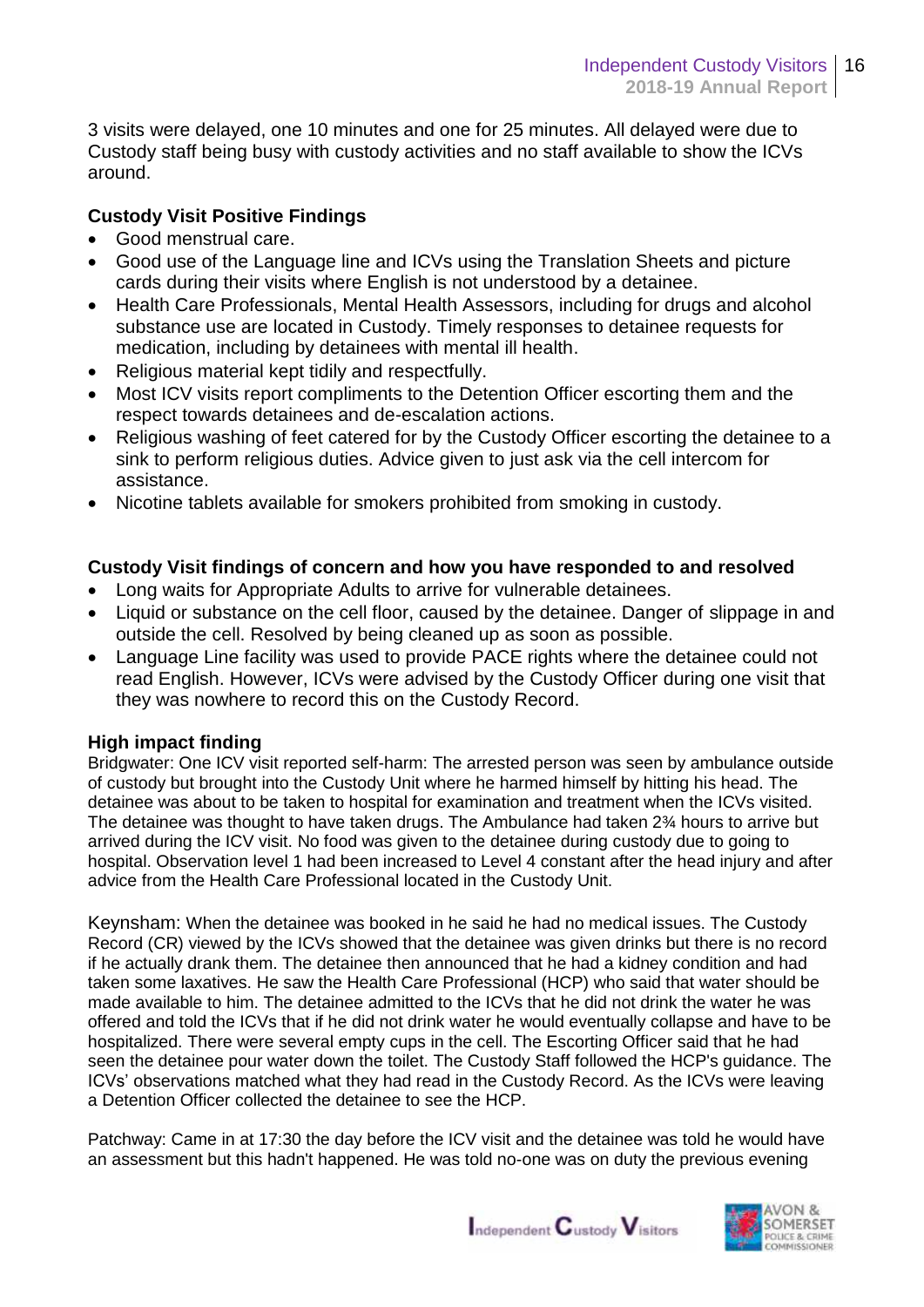and the Custody Sergeant confirmed there was no-one on duty when he came on duty at 14:00. The Sergeant put the detainee on the list for mental health assessment. The detainee told the ICVs he was bipolar and had previously been suicidal.

Also, a detainee confirmed he had self-harmed recently and had scratched his arms in Custody.



*Figure 14: Image of person in cell*

There have been no high areas of concern reported to the PCC's office requiring the attention of the Head of Custody or the Chief Officer's Group within Avon and Somerset Constabulary.

Of the **395** comments recorded:

- On **69** occasions comments are made about medication requests;
- There are **51** occasions where ICVs encountered detainees who did not understand English and so used the Translation sheets where the language existed or may have used picture cards to communicate.
- Comments about Detainee Rights are mentioned for the following:
	- o Access to PACE: **10**
	- o Legal advice: **30**
	- o Someone to be informed of the detention: **29**
- There are **21** items re: Appropriate Adult arrangements for juvenile/vulnerable detainees;
- **20** references to ICVs asking female detainees if they have been offered sanitary items;
- **13** comments refer to a nurse having seen the detainee and further medical advice has been requested by the detainee;
- On **9** occasions an Appropriate Adult arranged for a vulnerable adult detainee is stated;
- There are **3** reports where the detainee mentioned autism or learning difficulties;
- the cell condition is mentioned 9 times:
- and on 3 occasions comments are made about medical assessment arrangements for children/young people;
- there are 3 reports of nicotine requests;
- **3** references that PAVA spray had been used;
- Referral to Mental Health Care Professionals or Drug and Alcohol workers are noted **8**  times.
- Self-harm is mentioned in **3** reports;
- On **7** occasions the temperature of the cell in made;
- A comment that the detainee requested an update is recorded **3** times;
- Use of force is noted on **1** occasion;



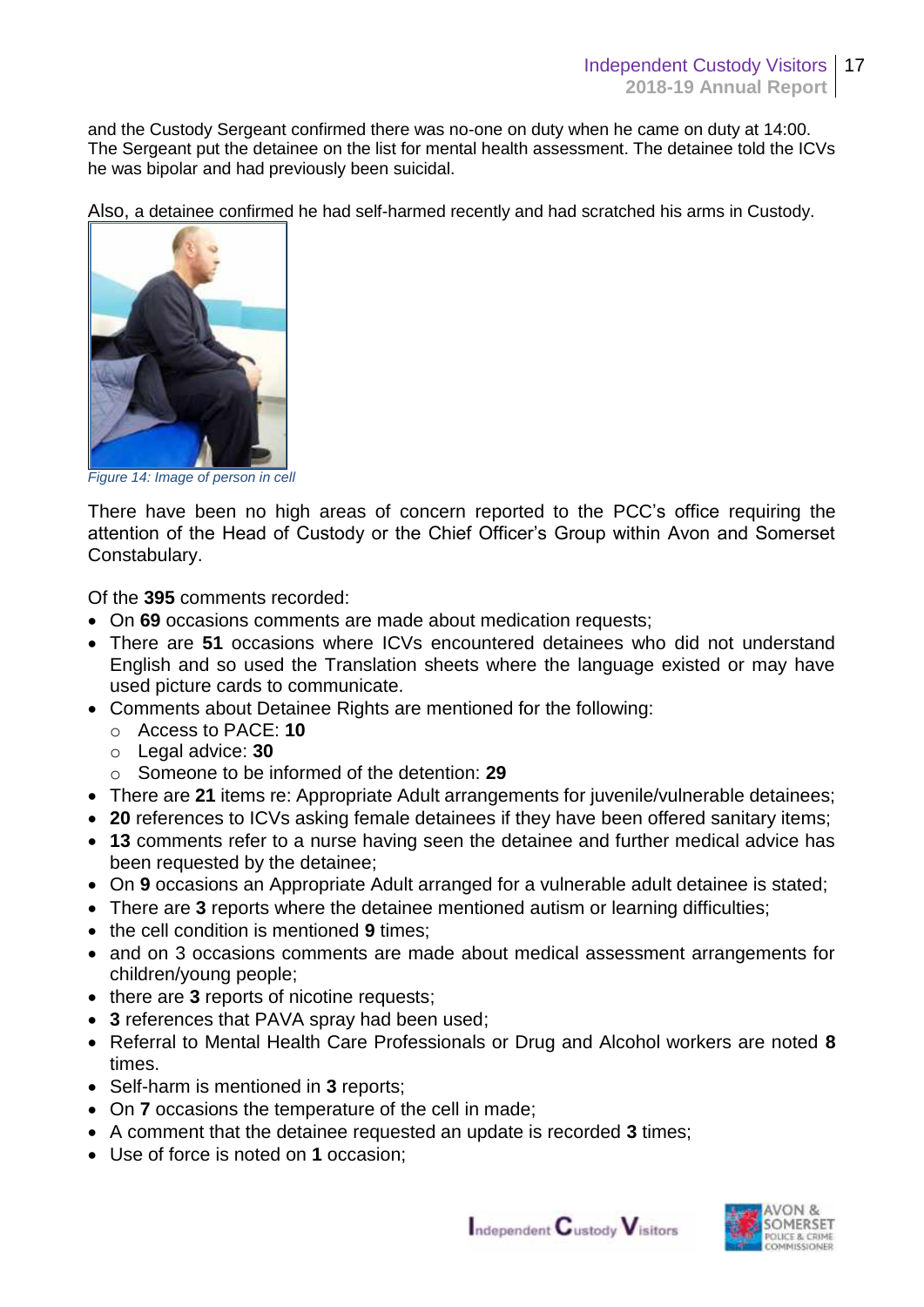- Ventilation is mentioned on **1** report;
- Other comments (**100)** include requests for a toothbrush or more food or drinks.

Most of the reasons why a detainee is not available for an ICV visit are due to the detainee being asleep, at interview, at Hospital or released.

Most ICV General comments at the end of a visit to detainees in custody include praise and compliments to the Custody staff, that there are no issues or problems and that all is OK. Also, that the kitchens had been checked, microwave cleanness, food in date-order, showers and sink area cleanliness, exercise yard order and religious material neatness and respectfulness.



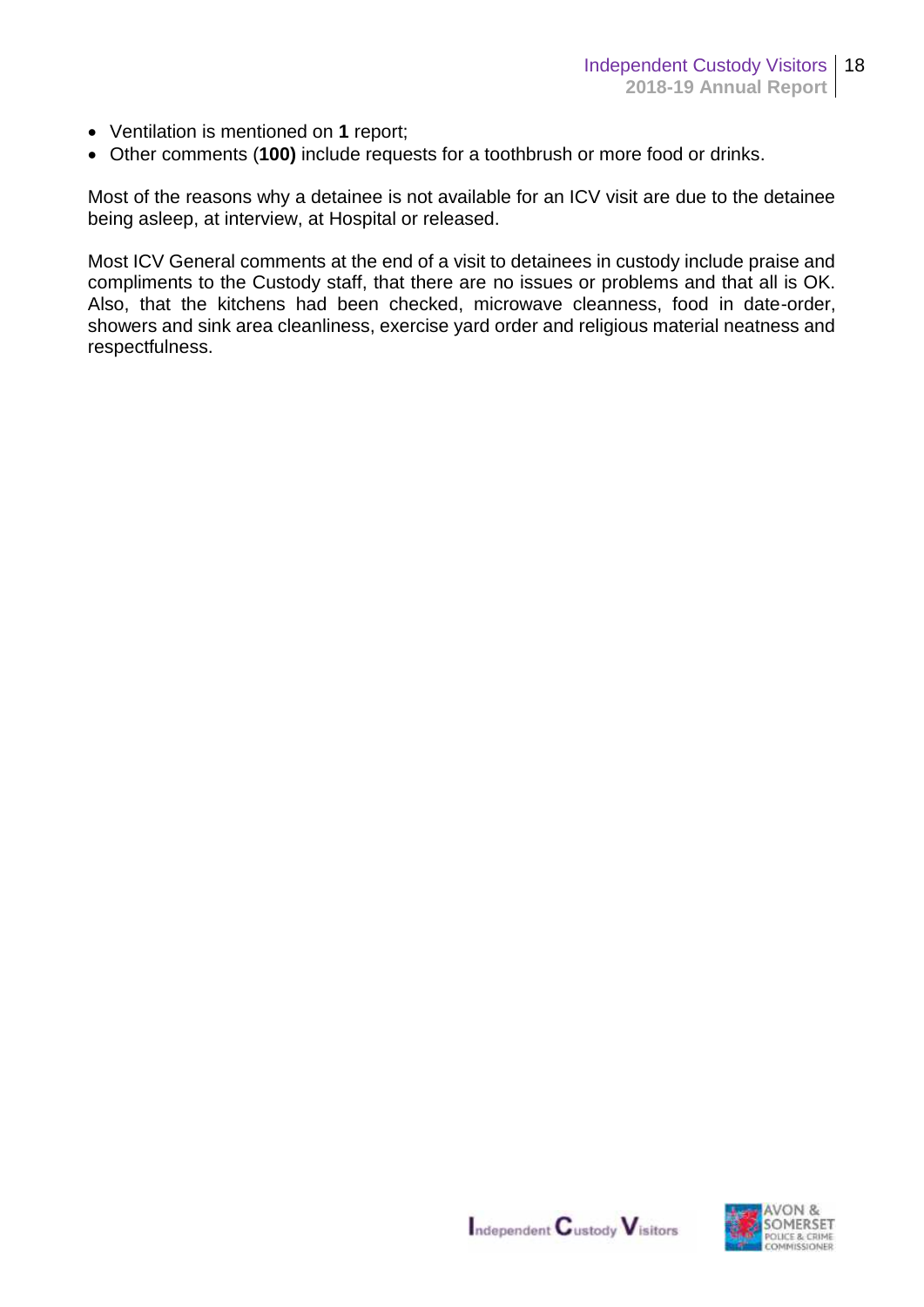### **Annex 1: ICV Code of Practice**

The Home Office published Code of Practice on Independent Custody Visiting (2013) is published on the ICVA website:

[http://icva.org.uk/uploads/publications/ICV\\_Code\\_of\\_Practice-APR2013.pdf](http://icva.org.uk/uploads/publications/ICV_Code_of_Practice-APR2013.pdf)

This includes:

*"This Code of Practice on independent custody visiting is issued in accordance with section 51 of the Police Reform Act 2002, as amended by section 117 of the Coroners and Justice Act 2009 and paragraph 299 of Schedule 16 to the Police Reform and Social Responsibility Act 2011. Local policing bodies and independent custody visitors (ICVs) shall have regard to the Code in carrying out their relevant functions. …"*

(page 5)



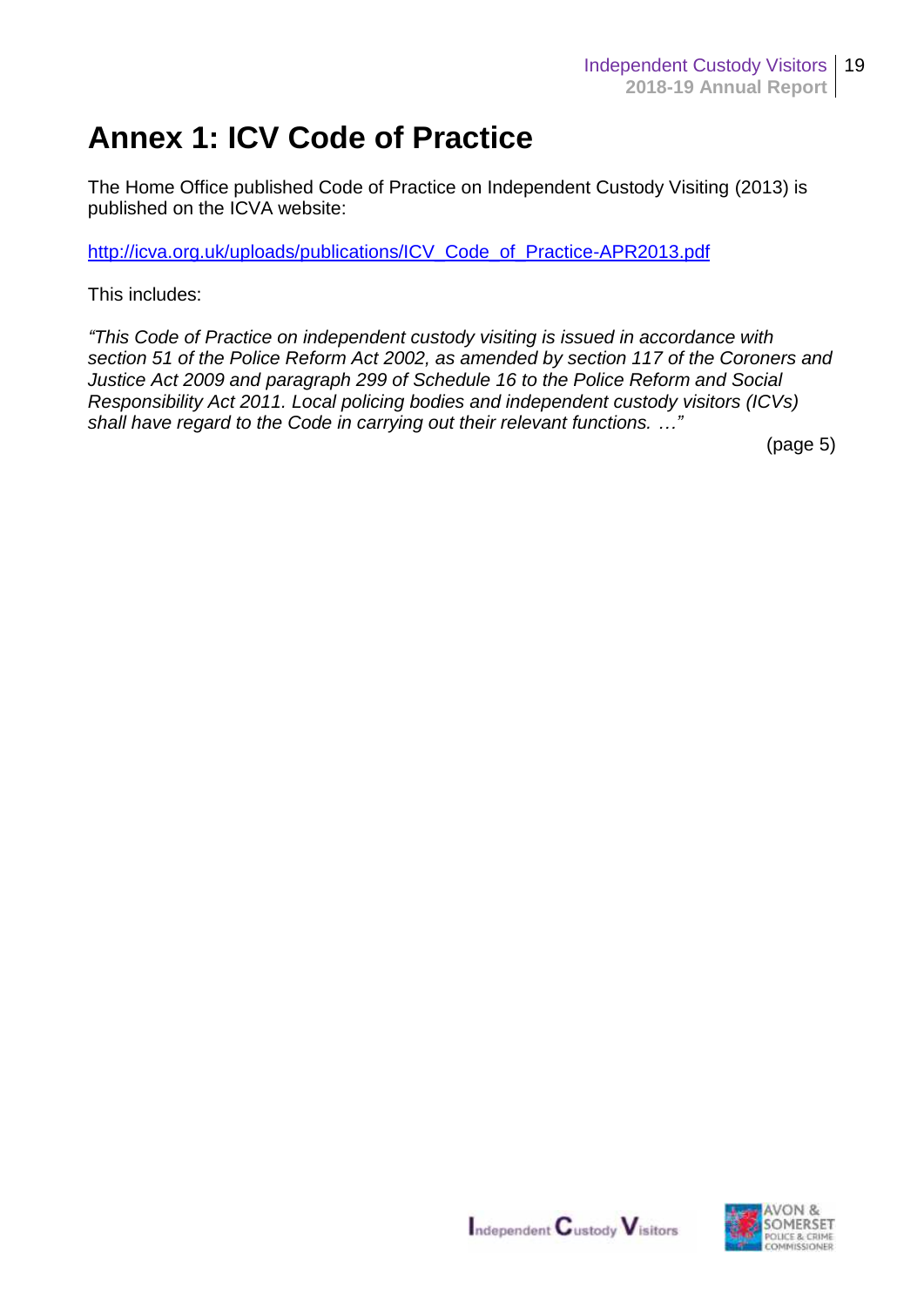### **Annex 2: Independent Custody Visitor Person Specification**

**Essential criteria** are requirements necessary for safe and effective performance in the role, whilst **desirable criteria** list elements that would contribute to potentially improved performance in the role.

|           | <b>CRITERION</b>                                   | <b>COMPETENCY</b>                                                                                                                 |  |  |  |
|-----------|----------------------------------------------------|-----------------------------------------------------------------------------------------------------------------------------------|--|--|--|
| ESSENTIAL |                                                    | Must be 18 years of age+ and live or work in the Avon<br>and Somerset Constabulary area                                           |  |  |  |
|           |                                                    | Must hold a current driving licence or be able to travel<br>around the force area by alternative means                            |  |  |  |
|           | <b>Eligibility</b>                                 | Past or serving Police Officers, PCSOs, Specials, Police<br>Staff or Volunteers of any Police Constabulary will be<br>ineligible; |  |  |  |
|           |                                                    | Volunteers in the Appropriate Adult Scheme are<br>ineligible due to a possible conflict of interest.                              |  |  |  |
|           |                                                    | Able to demonstrate the ability to work as part of a<br>team                                                                      |  |  |  |
|           | <b>Working with people</b>                         | The ability to establish and maintain good working<br>relationships with a wide range of people                                   |  |  |  |
|           | <b>Effective communication</b><br>skills           | The ability to communicate effectively orally and in<br>writing                                                                   |  |  |  |
|           | <b>Working within guidelines</b><br>and procedures | Previous experience of working to established<br>guidelines and procedures                                                        |  |  |  |
|           | <b>Reporting skills</b>                            | Computer literate and previous experience of<br>completing and submitting records                                                 |  |  |  |
|           | <b>Respect for people</b>                          | Capacity to treat all people fairly and with respect, to<br>value diversity and respond sensitively to difference                 |  |  |  |

|   | <b>CRITERION</b>                    | <b>COMPETENCY</b>                                                                                                                                                                                           |  |  |
|---|-------------------------------------|-------------------------------------------------------------------------------------------------------------------------------------------------------------------------------------------------------------|--|--|
| ш | <b>Additional useful experience</b> | Previous knowledge or experience in custody visiting<br>or Active community involvement as a volunteer                                                                                                      |  |  |
| ξ | <b>Flexibility</b>                  | Able to offer assistance in fulfilling scheduled visits in<br>other panels, promoting exchange of skills and<br>experiences across visiting panels<br>Able to visit at a higher frequency if and when asked |  |  |
|   |                                     | to do so by the panel coordinator                                                                                                                                                                           |  |  |



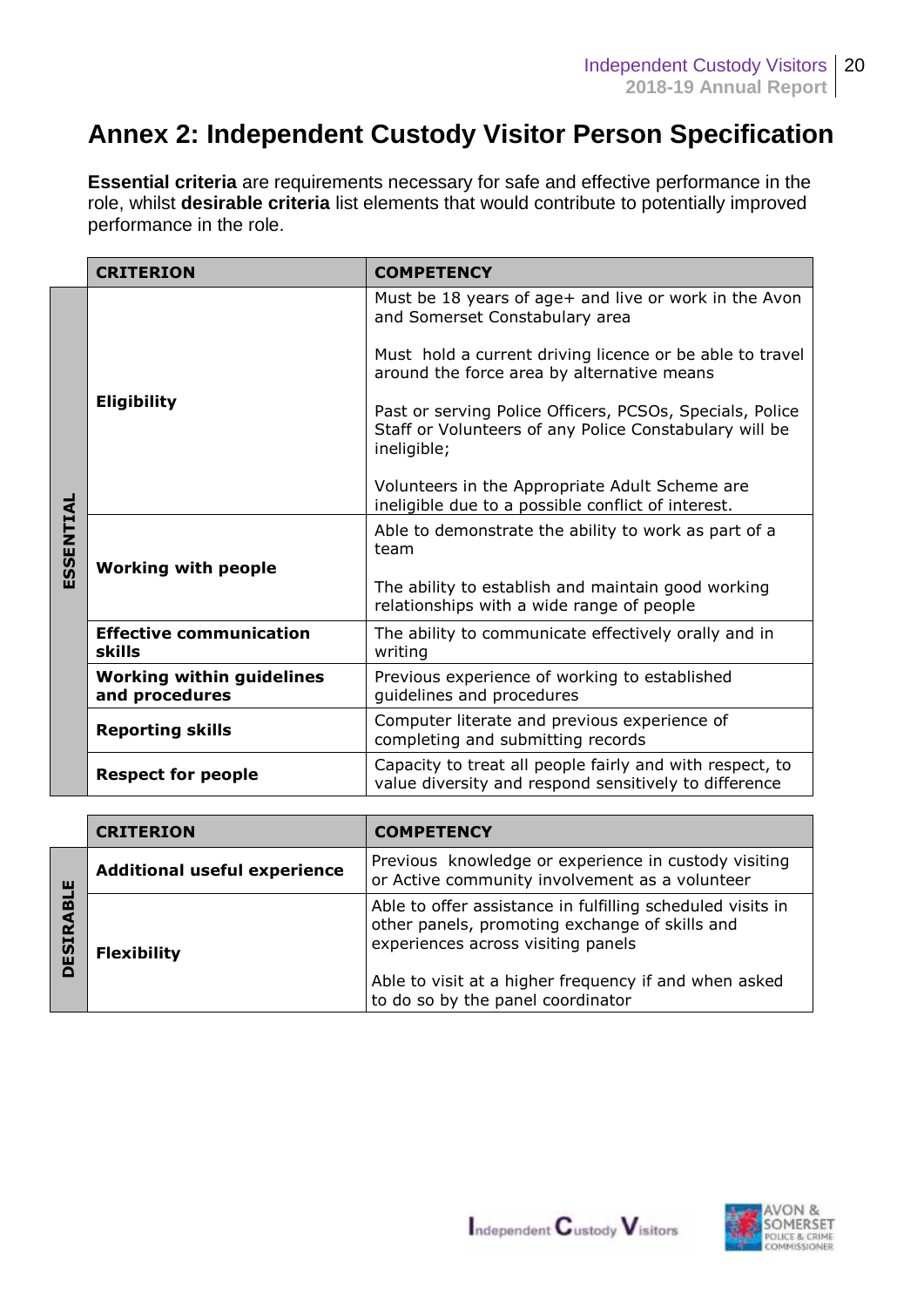### **Annex 3: Independent Custody Visitors Role Profile**

#### **Role**

To undertake custody visits with other panel custody visitors, checking on the conditions in which a detainee is kept, their health and well-being and rights and entitlements with reference to the Police and Criminal Evidence Act, 1984 (PACE) code C.

#### **Responsibilities**

- To carry out custody visits to custody units in line with the panel rota, scheme guidelines and training received.
- To carry out the duties of an Independent Custody Visitor as set out in the scheme's handbook, giving due regard to Health and Safety requirements of the custody visiting scheme and custody unit.
- Where appropriate, to review the detainee's custody record to clarify and check any concerns raised by the detainee.
- To complete an electronic Custody Report after each custody visit, highlighting any concerns or requests arising from the visit and any issues that need to be resolved.
- To complete and submit any necessary documentation relating to the scheme, or in connection with the appointment process in a timely manner.
- To retain a good working relationship with key people (stakeholders), including custody visiting colleagues, the Police and Crime Commissioner's office, custody staff and any other interested groups or individuals.
- To attend and take an active part in at least two of the four Independent Custody Visitor panel meetings per year.
- To commit to a three year term as an Independent Custody Visitor. An optional two additional terms are permitted, totalling 9 years.
- To keep the panel coordinator and other panel members informed of any problems relating to meet the requirements of the visiting rota – averaging one custody visit per month - or changes in personal circumstances
- To attend seminars, developmental and training sessions as and when required.
- To contribute towards the success of the independent custody visiting scheme, promoting improvement in the way that the scheme is delivered.